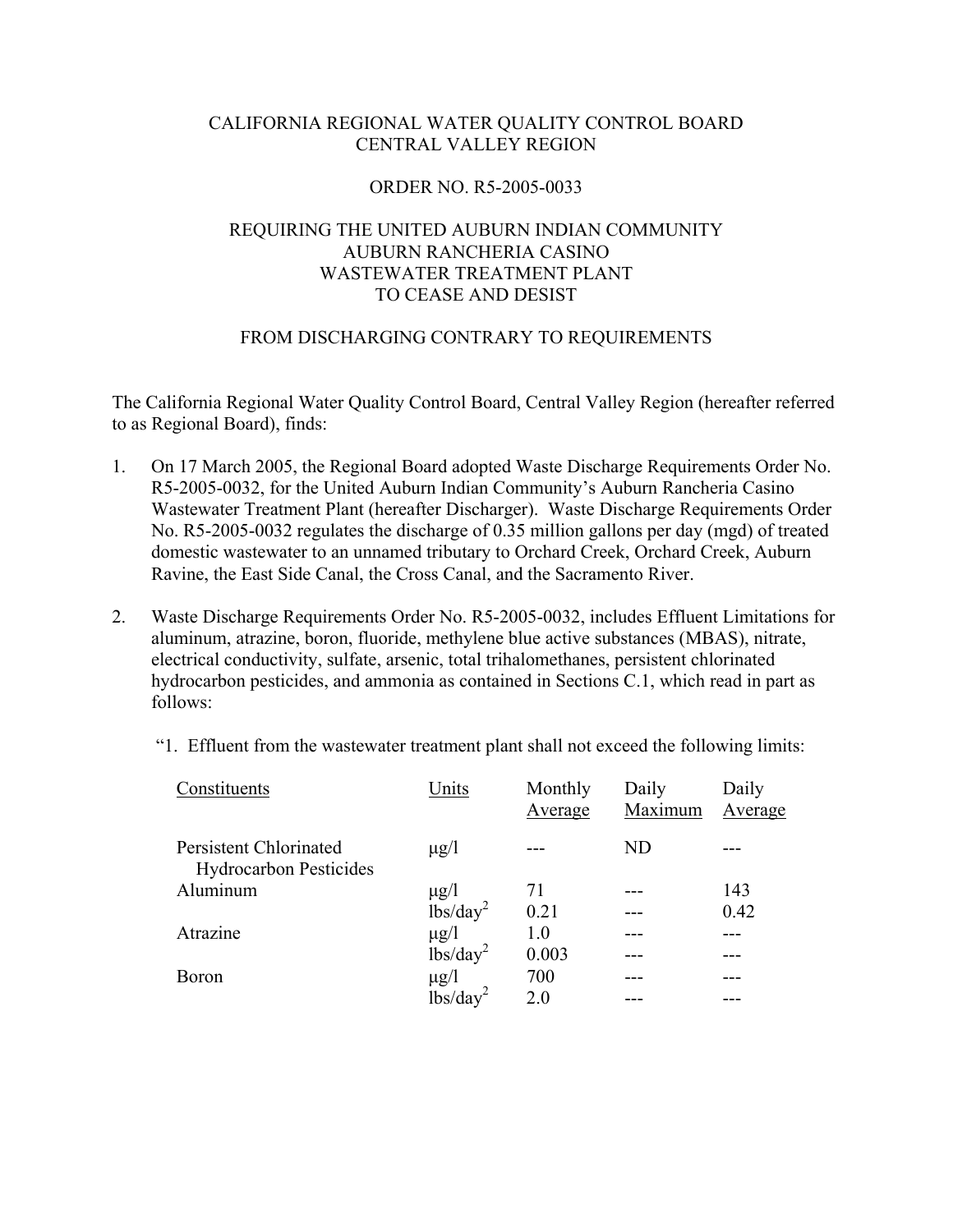## CEASE AND DESIST ORDER NO. R5-2005-0033 2 NPDES NO. CA0084697 UNITED AUBURN INDIAN COMMUNITY AUBURN RANCHERIA CASINO WASTEWATER TREATMENT PLANT PLACER COUNTY

| Constituents                               | Units     | Monthly<br>Average | Daily<br>Maximum | Daily<br>Average | One-hour<br>Average |
|--------------------------------------------|-----------|--------------------|------------------|------------------|---------------------|
| Fluoride                                   | $\mu$ g/l | 1,000              |                  |                  |                     |
|                                            | lbs/day   | 2.9                |                  |                  |                     |
| Methylene Blue Active<br>Substances (MBAS) | $\mu$ g/l | 500                |                  |                  |                     |
|                                            | lbs/day   | 1.5                |                  |                  |                     |
| Nitrate (as $N$ )                          | $\mu$ g/l | 10,000             |                  |                  |                     |
|                                            | lbs/day   | 29                 |                  |                  |                     |
| Sulfate                                    | $\mu$ g/l | 250,000            |                  |                  |                     |
|                                            | lbs/day   | 730                |                  |                  |                     |
| Arsenic                                    | $\mu$ g/l | 10                 |                  |                  |                     |
|                                            | lbs/day   | 0.03               |                  |                  | ---                 |
| <b>Total Trihalomethanes</b>               | $\mu$ g/l | 80                 |                  |                  |                     |
|                                            | lbs/day   | 0.23               |                  |                  |                     |
| Electrical Conductivity (EC)               | umhos/cm  | 700                |                  |                  |                     |
| Ammonia                                    | mg/1      | 0.42               |                  |                  | 3.5                 |
|                                            | lbs/day   | 1.2                |                  |                  | 10.2                |

3. Based on sampling submitted by the Discharger, the discharge currently cannot consistently comply with the Effluent Limitations for aluminum, atrazine, boron, fluoride, methylene blue active substances (MBAS), nitrate, electrical conductivity, sulfate, arsenic, total trihalomethanes, persistent chlorinated hydrocarbon pesticides, and ammonia contained in the Waste Discharge Requirements Order No. R5-2005-0032.

All maximum detected effluent sampling results for aluminum, atrazine, boron, fluoride, methylene blue active substances (MBAS), nitrate, electrical conductivity, sulfate, arsenic, total trihalomethanes/chloroform, and ammonia, calculated projected Maximum Effluent Concentrations (MEC), and controlling water quality criteria for the receiving water for are summarized in the table below:

| Constituents | Maximum<br>Detected<br>Concentration<br>$(\mu g/l)$ | Controlling Water Quality Criteria<br>$(\mu g/l)$                                                                       | Projected MEC<br>$(\mu g/l)$ |
|--------------|-----------------------------------------------------|-------------------------------------------------------------------------------------------------------------------------|------------------------------|
| Aluminum     | 32                                                  | Basin Plan narrative toxicity objective and<br><b>U.S.EPA Ambient Water Quality Freshwater</b><br>Aquatic Life Criteria | 237                          |
| Atrazine     | 0.83                                                | Basin Plan chemical constituent objective and<br>Primary MCL                                                            | 6.1                          |
| <b>Boron</b> | 3,500                                               | Agricultural Goal                                                                                                       | 25,900                       |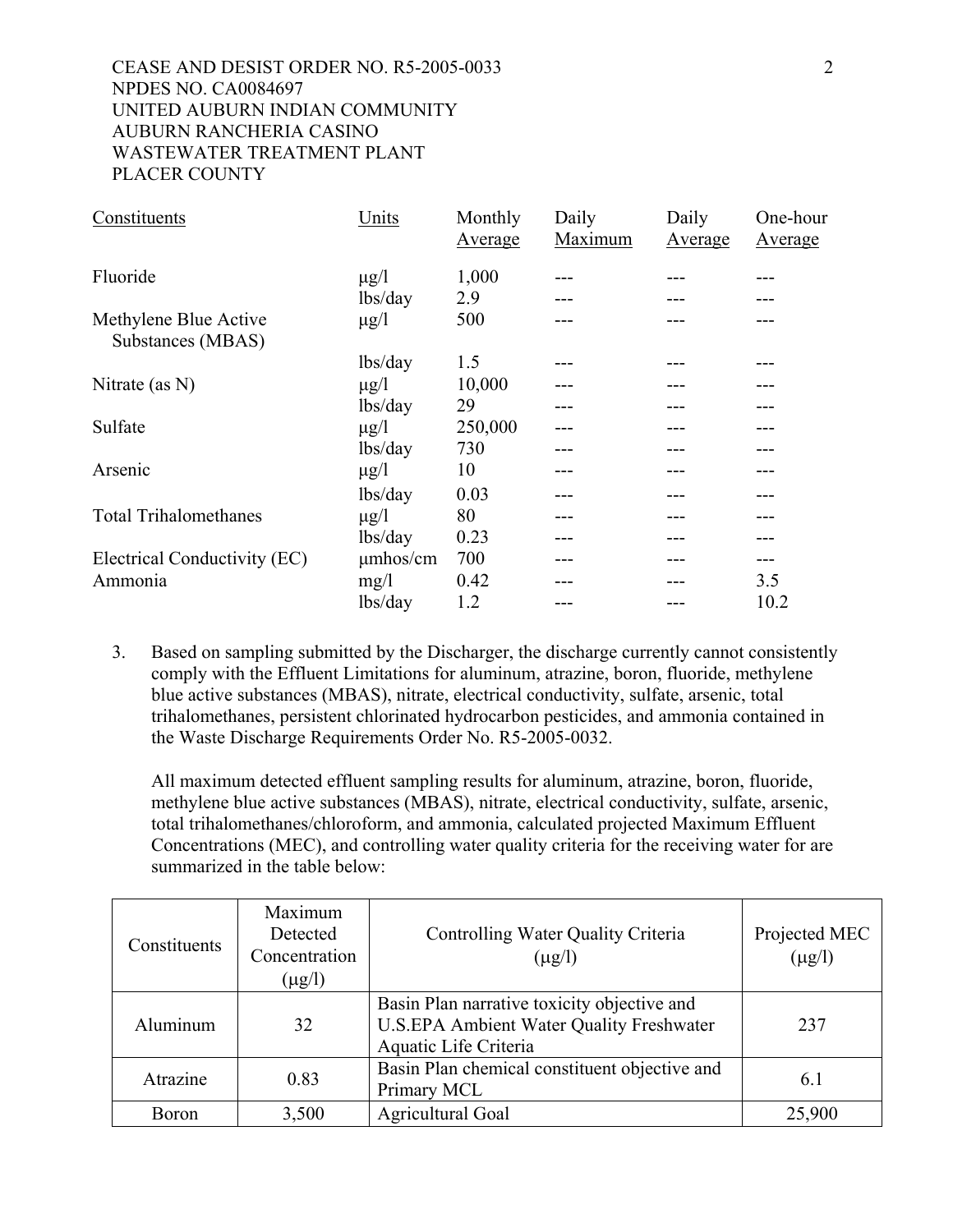### CEASE AND DESIST ORDER NO. R5-2005-0033 3 NPDES NO. CA0084697 UNITED AUBURN INDIAN COMMUNITY AUBURN RANCHERIA CASINO WASTEWATER TREATMENT PLANT PLACER COUNTY

| Constituents               | Maximum<br>Detected<br>Concentration<br>$(\mu g/l)$ | Controlling Water Quality Criteria<br>$(\mu g/l)$                                                                       | Projected MEC<br>$(\mu g/l)$ |
|----------------------------|-----------------------------------------------------|-------------------------------------------------------------------------------------------------------------------------|------------------------------|
| Fluoride                   | 520                                                 | <b>Agricultural Goal</b>                                                                                                | 3,848                        |
| <b>MBAS</b>                | 72                                                  | Basin Plan chemical constituent objective and<br>Secondary MCL                                                          | 533                          |
| Nitrate<br>(as N)          | 16,000                                              | Basin Plan narrative objective and Primary<br><b>MCL</b>                                                                | 16,000                       |
| Sulfate                    | 70,000                                              | Basin Plan chemical constituent objective and<br>Secondary MCL                                                          | 518,000                      |
| Arsenic                    | 3                                                   | Basin Plan chemical constituent objective and<br>Primary MCL                                                            | 22.2                         |
| Electrical<br>Conductivity | 6,900                                               | <b>Agricultural Goal</b>                                                                                                | N/A                          |
| Chloroform                 | 16                                                  | Basin Plan chemical constituent objective and<br>Primary MCL                                                            | 118                          |
| Ammonia                    | 19,000                                              | Basin Plan narrative toxicity objective and<br><b>U.S.EPA Ambient Water Quality Freshwater</b><br>Aquatic Life Criteria | N/A                          |

- 4. Based on the above Findings, this discharge represents a threatened discharge of waste in violation of the Effluent Limitations for aluminum, atrazine, boron, fluoride, methylene blue active substances (MBAS), nitrate, electrical conductivity, sulfate, arsenic, total trihalomethanes, persistent chlorinated hydrocarbon pesticides, and ammonia included in Waste Discharge Requirements Order No. R5-2005-0032.
- 5. In accordance with California Water Code (CWC) Section 13385 (j)(3), the Regional Board finds that, based upon the current condition of the wastewater treatment plant, the Discharger is not able to consistently comply with aluminum, atrazine, boron, fluoride, methylene blue active substances (MBAS), nitrate, electrical conductivity, sulfate, arsenic, total trihalomethanes, persistent chlorinated hydrocarbon pesticides, and ammonia limitations. The aluminum, atrazine, boron, fluoride, methylene blue active substances (MBAS), electrical conductivity, sulfate, arsenic, total trihalomethanes, and persistent chlorinated hydrocarbon pesticides Effluent Limitations are new requirements that become applicable to the permit after the effective date of adoption of the waste discharge requirements, and after 1 July 2000, for which new or modified control measures are necessary in order to comply with the limitation, and the new or modified control measures cannot be designed, installed, and put into operation within 30 calendar days.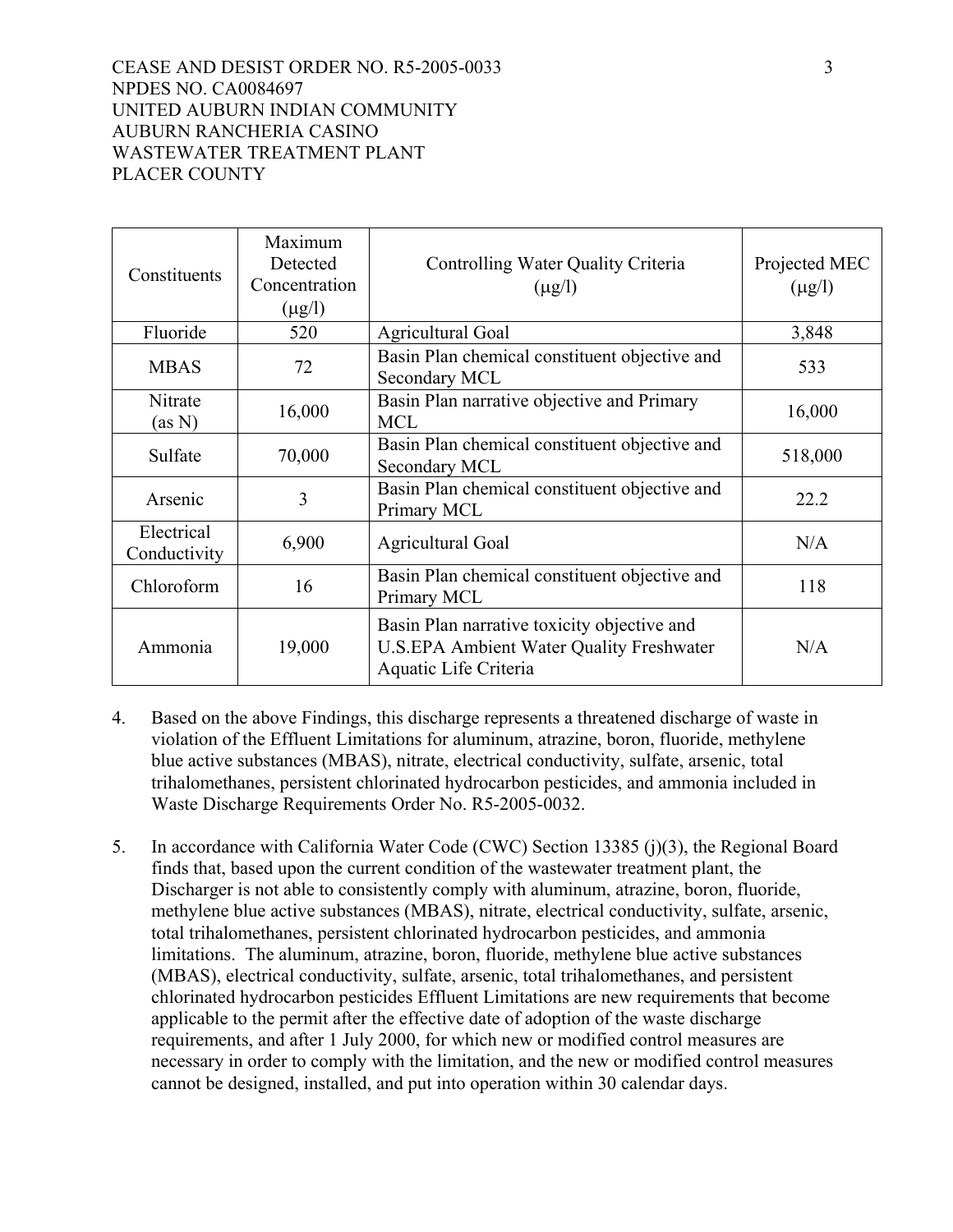CEASE AND DESIST ORDER NO. R5-2005-0033 4 NPDES NO. CA0084697 UNITED AUBURN INDIAN COMMUNITY AUBURN RANCHERIA CASINO WASTEWATER TREATMENT PLANT PLACER COUNTY

Source control and treatment actions can be taken to correct the violations that would otherwise be subject to mandatory penalties under California Water Code section 13385(h) and (i), and the Discharger can take reasonable measures to achieve compliance within five (5) years from the date the waste discharge requirements were required to be reviewed pursuant to Section 13380.

California Water Code (CWC) Section 13385 (j)(3) requires the Discharger to prepare and implement a pollution prevention plan pursuant to Section 13263.3 of the California Water Code. A pollution prevention plan addresses only those constituents that can be effectively reduced by source control measures. Aluminum, atrazine, boron, fluoride, methylene blue active substances (MBAS), nitrate, electrical conductivity, sulfate, arsenic, total trihalomethanes, persistent chlorinated hydrocarbon pesticides, and ammonia can be reduced significantly through source control measures.

Compliance with this Order exempts the Discharger from mandatory minimum penalties for violations of nitrate and ammonia limitations from adoption to 16 March 2006 and aluminum, atrazine, boron, fluoride, methylene blue active substances (MBAS), electrical conductivity, sulfate, arsenic, total trihalomethanes, and persistent chlorinated hydrocarbon pesticides limitations through 1 February 2008, in accordance with California Water Code (CWC) Section 13385 (j)(3).

- 6. On 17 March 2005, in Rancho Cordova, California, after due notice to the Discharger and all other affected persons, the Regional Board conducted a public hearing at which evidence was received to consider a Cease and Desist Order to establish a time schedule to achieve compliance with waste discharge requirements.
- 7. Issuance of this Order is exempt from the provisions of the California Environmental Quality Act (Public Resources Code, Section 21000, et seq.), in accordance with Section 15321 (a)(2), Title 14, California Code of Regulations.
- 8. Any person adversely affected by this action of the Regional Board may petition the State CA 95812-0100, within 30 days of the date in which the action was taken. Copies of the law and regulations applicable to filing petitions will be provided on request.

#### **IT IS HEREBY ORDERED** that:

1. The United Auburn Indian Community shall cease and desist from discharging, and threatening to discharge, contrary to Waste Discharge Requirements Order No. R5-2005-0032 Effluent Limitation No.1 for aluminum, atrazine, boron, fluoride, methylene blue active substances (MBAS), nitrate, electrical conductivity, sulfate, arsenic, total trihalomethanes, persistent chlorinated hydrocarbon pesticides, and ammonia.